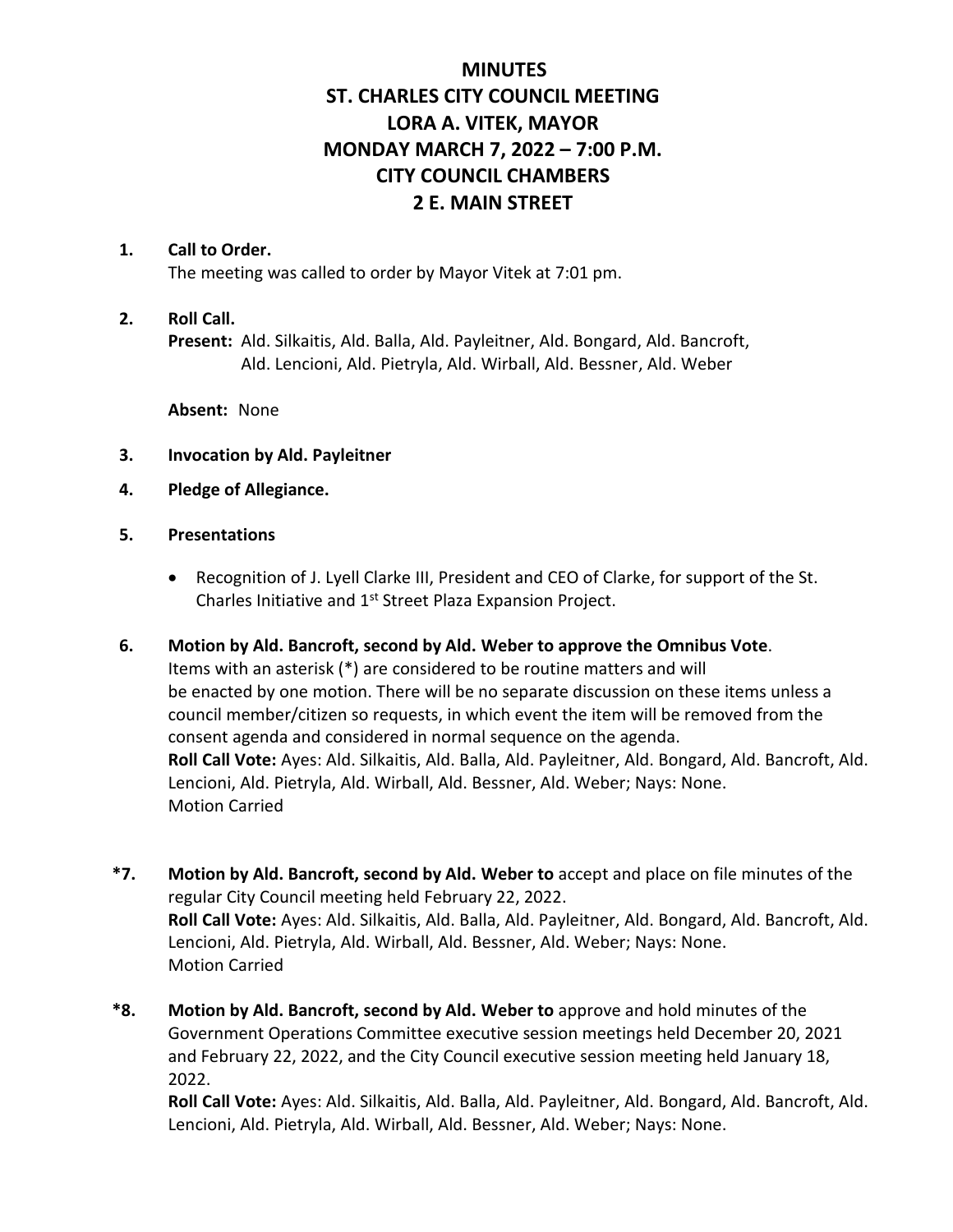Motion Carried

 **9. Motion by Ald. Lencioni, second by Ald. Bancroft to** continue to maintain confidentiality of minutes of the City Council, Government Operations Committee, Government Services Committee, and Planning & Development Committee executive session meeting minutes for previous meetings**.**

**Roll Call Vote:** Ayes: Ald. Silkaitis, Ald. Balla, Ald. Payleitner, Ald. Bongard, Ald. Bancroft, Ald. Lencioni, Ald. Pietryla, Ald. Wirball, Ald. Bessner, Ald. Weber; Nays: None. Motion Carried

- **\*10. Motion by Ald. Bancroft, second by Ald. Weber to** approve and authorize issuance of vouchers from the Expenditure Approval List for the period of 2/7/2022 – 2/20/2022 in the amount of \$5,452,790.03. **Roll Call Vote:** Ayes: Ald. Silkaitis, Ald. Balla, Ald. Payleitner, Ald. Bongard, Ald. Bancroft, Ald. Lencioni, Ald. Pietryla, Ald. Wirball, Ald. Bessner, Ald. Weber; Nays: None. Motion Carried
- **\*11. Motion by Ald. Bancroft, second by Ald. Weber to** approve and place on file the Treasurer's Report for period ending January 31, 2022. **Roll Call Vote:** Ayes: Ald. Silkaitis, Ald. Balla, Ald. Payleitner, Ald. Bongard, Ald. Bancroft, Ald. Lencioni, Ald. Pietryla, Ald. Wirball, Ald. Bessner, Ald. Weber; Nays: None. Motion Carried

### **I. New Business**

- **A.** Motion by Ald. Wirball, second by Ald. Pietryla to approve a Recommendation from Mayor Vitek to Appoint Derek Conley as Liaison to the St. Charles Area Chamber of Commerce. **Roll Call Vote:** Ayes: Ald. Silkaitis, Ald. Balla, Ald. Payleitner, Ald. Bongard, Ald. Bancroft, Ald. Lencioni, Ald. Pietryla, Ald. Wirball, Ald. Bessner, Ald. Weber; Nays: None. Motion Carried
- **B.** Motion by Ald. Wirball, second by Ald. Bessner to approve a **Resolution 2022-6** Authorizing Publication and Sale of the 2022 City of St. Charles Official Zoning Map. **Roll Call Vote:** Ayes: Ald. Silkaitis, Ald. Balla, Ald. Payleitner, Ald. Bongard, Ald. Bancroft, Ald. Lencioni, Ald. Pietryla, Ald. Wirball, Ald. Bessner, Ald. Weber; Nays: None. Motion Carried

## **II. Committee Reports**

**A. Government Operations**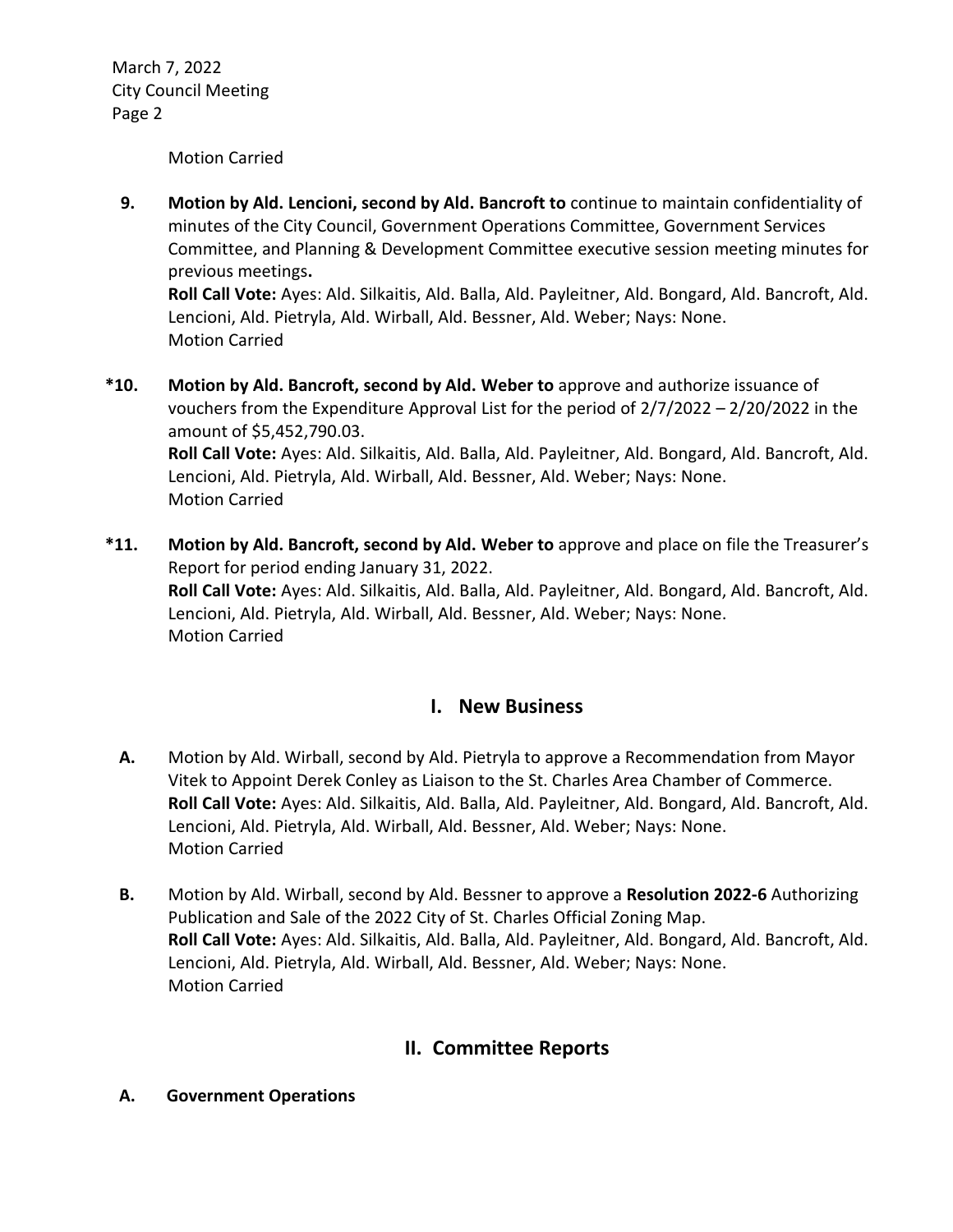- 1. Motion by Ald. Silkaitis, second by Ald. Lencioni to approve a Proposal for a C-1 Liquor License Application and 2 am Late Night Permit for Dukes Northwoods Located at 7 E. Main St., St. Charles**. Roll Call Vote:** Ayes: Ald. Silkaitis, Ald. Balla, Ald. Payleitner, Ald. Bongard, Ald. Bancroft, Ald. Lencioni, Ald. Pietryla, Ald. Wirball, Ald. Bessner, Ald. Weber; Nays: None. Motion Carried
- \*2. Motion by Ald. Bancroft, second by Ald. Weber to approve an **Ordinance 2022-M-8** Amending Title 5 "Business Licenses and Regulations", Chapter 5.20 "Massage Establishments", Section 5.20.150 "Massage Business Commissioner; Massage Business Commission; Suspension, Revocation of License; Fines, Costs" of the St. Charles Municipal Code. **Roll Call Vote:** Ayes: Ald. Silkaitis, Ald. Balla, Ald. Payleitner, Ald. Bongard, Ald. Bancroft, Ald. Lencioni, Ald. Pietryla, Ald. Wirball, Ald. Bessner, Ald. Weber; Nays: None.

Motion Carried

\*3. Motion by Ald. Bancroft, second by Ald. Weber to approve support renewal with IT Solutions Group, Inc. for professional services, software and hardware for a not-toexceed cost of \$29,400. **Roll Call Vote:** Ayes: Ald. Silkaitis, Ald. Balla, Ald. Payleitner, Ald. Bongard, Ald. Bancroft, Ald. Lencioni, Ald. Pietryla, Ald. Wirball, Ald. Bessner, Ald. Weber; Nays: None.

Motion Carried

\*4. Motion by Ald. Bancroft, second by Ald. Weber to approve an **Ordinance 2022-M-9** Amending Title 2 "Administration and Personnel," Chapter 2.04 "City Council," Section 2.04.140, "Order of Business at Meetings" of the St. Charles Municipal Code. **Roll Call Vote:** Ayes: Ald. Silkaitis, Ald. Balla, Ald. Payleitner, Ald. Bongard, Ald. Bancroft, Ald. Lencioni, Ald. Pietryla, Ald. Wirball, Ald. Bessner, Ald. Weber; Nays: None.

Motion Carried

\*5. Motion by Ald. Bancroft, second by Ald. Weber to approve an **Ordinance 2022-M-10** Amending Title 1, "General Provisions," Section 1.28.010, Title 2, "Administration and Personnel," Chapter 2.02, "Mayor," Section 2.02.050, "Mayor Pro-Tem"; Chapter 2.04, "City Council," Sections 2.04.030, "Special Meetings," 2.04.040, "Alderman-Salary," 2.04.060, "Mayor as Presiding Officer –Deciding Vote," and 2.04.145, "Omnibus Vote," of the St. Charles Municipal Code. **Roll Call Vote:** Ayes: Ald. Silkaitis, Ald. Balla, Ald. Payleitner, Ald. Bongard, Ald. Bancroft, Ald. Lencioni, Ald. Pietryla, Ald. Wirball, Ald. Bessner, Ald. Weber; Nays: None.

Motion Carried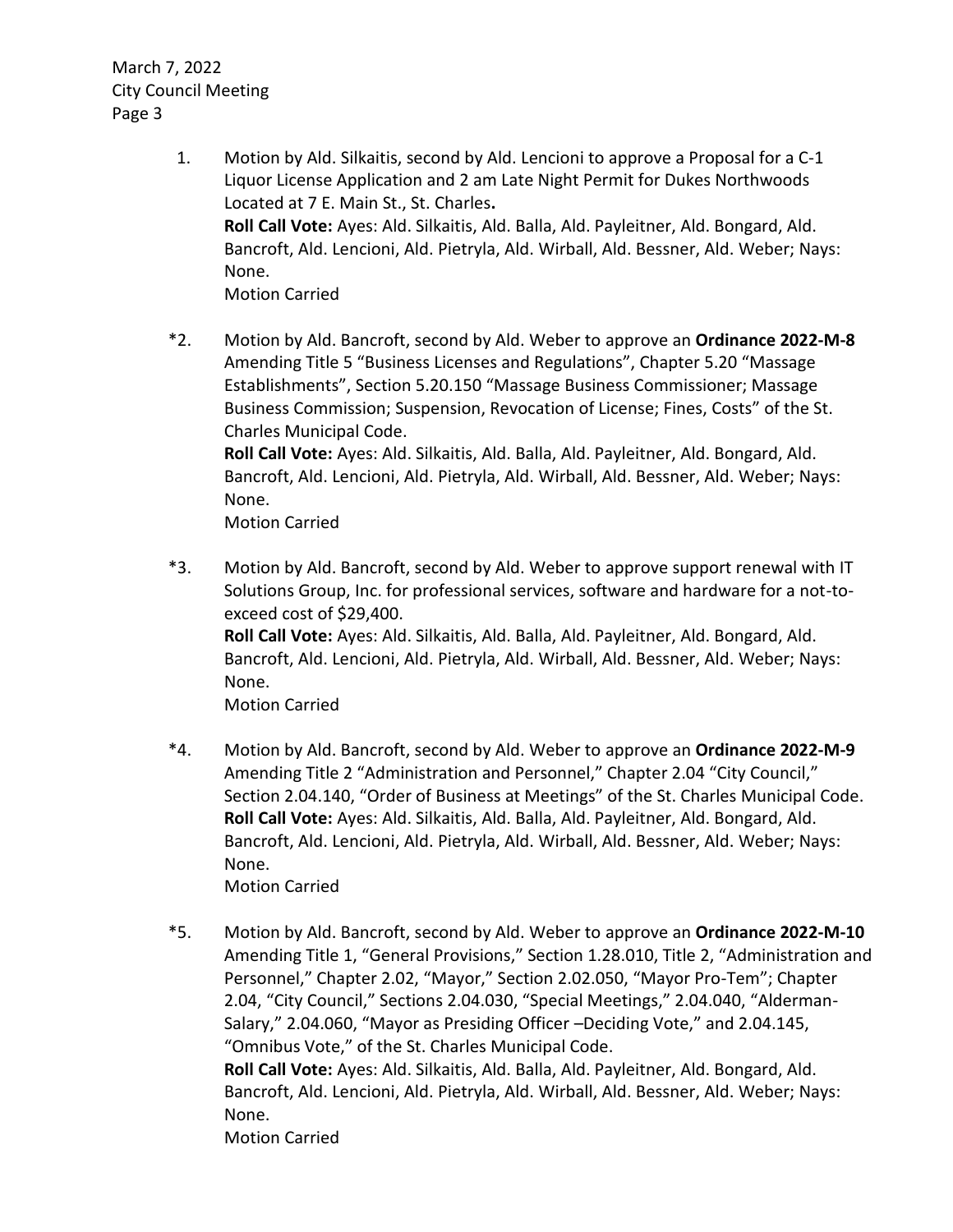> \*6. Motion by Ald. Bancroft, second by Ald. Weber to accept and place on file Plan Commission Resolution No. 1-2022 A Resolution Recommending Approval of a Final Plat of Subdivision (Minor Subdivision) for Marion Avenue Subdivision (Zach Derrico)**. Roll Call Vote:** Ayes: Ald. Silkaitis, Ald. Balla, Ald. Payleitner, Ald. Bongard, Ald. Bancroft, Ald. Lencioni, Ald. Pietryla, Ald. Wirball, Ald. Bessner, Ald. Weber; Nays: None.

Motion Carried

\*7. Motion by Ald. Bancroft, second by Ald. Weber to approve an **Ordinance 2022-Z-1** Granting Approval of a Final Plat of Subdivision for Marion Avenue Subdivision. **Roll Call Vote:** Ayes: Ald. Silkaitis, Ald. Balla, Ald. Payleitner, Ald. Bongard, Ald. Bancroft, Ald. Lencioni, Ald. Pietryla, Ald. Wirball, Ald. Bessner, Ald. Weber; Nays: None.

Motion Carried

\*8. Motion by Ald. Bancroft, second by Ald. Weber to accept and place on file minutes of the February 22, 2022 Government Operations Committee meeting. **Roll Call Vote:** Ayes: Ald. Silkaitis, Ald. Balla, Ald. Payleitner, Ald. Bongard, Ald. Bancroft, Ald. Lencioni, Ald. Pietryla, Ald. Wirball, Ald. Bessner, Ald. Weber; Nays: None. Motion Carried

### **B. Government Services**

- \*1. Motion by Ald. Bancroft, second by Ald. Weber to approve a **Resolution 2022-7** to Award Additional Budgeted Funds to Hooper Corporation for Electric Distribution Reinforcement and Upgrade Replacement Services. **Roll Call Vote:** Ayes: Ald. Silkaitis, Ald. Balla, Ald. Payleitner, Ald. Bongard, Ald. Bancroft, Ald. Lencioni, Ald. Pietryla, Ald. Wirball, Ald. Bessner, Ald. Weber; Nays: None. Motion Carried
- \*2. Motion by Ald. Bancroft, second by Ald. Weber to approve an **Ordinance 2022-M-11** Replacing Existing City Code 13.08.320 titled "Renewable Generation Energy Purchase Policy" with a new "Customer Self-Generation Net Metering Policy" in Accordance with the Newly Enacted State of Illinois "Climate and Equitable Jobs Act". **Roll Call Vote:** Ayes: Ald. Silkaitis, Ald. Balla, Ald. Payleitner, Ald. Bongard, Ald. Bancroft, Ald. Lencioni, Ald. Pietryla, Ald. Wirball, Ald. Bessner, Ald. Weber; Nays: None. Motion Carried
- \*3. Motion by Ald. Bancroft, second by Ald. Weber to Approve an **Ordinance 2022-M-12** to Replace Existing City Code 13.08.315 titled "Interconnection Services for On-Site Generation Facilities" with a new "City of St. Charles Customer-Owned Generating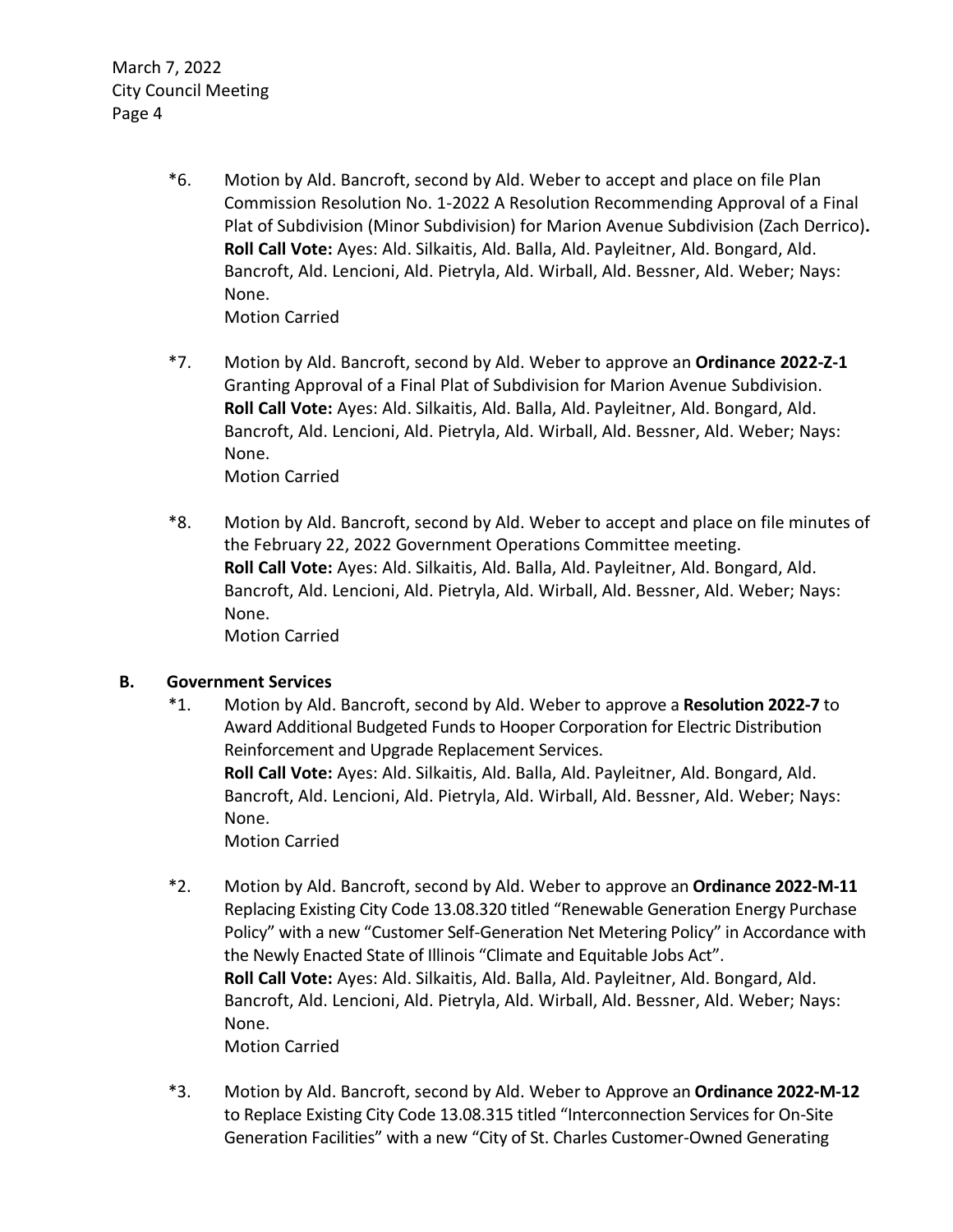> Facilities Interconnection Policy" in Accordance with the Newly Enacted State of Illinois "Climate and Equitable Jobs Act". **Roll Call Vote:** Ayes: Ald. Silkaitis, Ald. Balla, Ald. Payleitner, Ald. Bongard, Ald. Bancroft, Ald. Lencioni, Ald. Pietryla, Ald. Wirball, Ald. Bessner, Ald. Weber; Nays: None. Motion Carried

- \*4. Motion by Ald. Bancroft, second by Ald. Weber to Approve a **Resolution 2022-8** to Award Bid of Water and Wastewater Treatment Chemicals unit cost to Hawkins Inc. for a one-year period beginning May 1, 2022 through April 30, 2023. **Roll Call Vote:** Ayes: Ald. Silkaitis, Ald. Balla, Ald. Payleitner, Ald. Bongard, Ald. Bancroft, Ald. Lencioni, Ald. Pietryla, Ald. Wirball, Ald. Bessner, Ald. Weber; Nays: None. Motion Carried
- \*5. Motion by Ald. Bancroft, second by Ald. Weber to approve a **Resolution 2022-9** to approve Notice of Intent to IHC Construction Company for the Construction Project in the amount of \$6,270,000. Contingent of the IEPA bid approval, the Notice of Award and Notice to Proceed and a Resolution authorizing the Mayor, Clerk and City Staff to execute the same on behalf of the City of St. Charles will be issued by the City. **Roll Call Vote:** Ayes: Ald. Silkaitis, Ald. Balla, Ald. Payleitner, Ald. Bongard, Ald. Bancroft, Ald. Lencioni, Ald. Pietryla, Ald. Wirball, Ald. Bessner, Ald. Weber; Nays: None.

Motion Carried

\*6. Motion by Ald. Bancroft, second by Ald. Weber to approve an **Ordinance 2022-M-13** Authorizing the City of St Charles to borrow funds from the IEPA Water Pollution Control Loan Program for Riverside Lift Station. **Roll Call Vote:** Ayes: Ald. Silkaitis, Ald. Balla, Ald. Payleitner, Ald. Bongard, Ald. Bancroft, Ald. Lencioni, Ald. Pietryla, Ald. Wirball, Ald. Bessner, Ald. Weber; Nays: None. Motion Carried

\*7. Motion by Ald. Bancroft, second by Ald. Weber to approve a **Resolution 2022-10** approving Notice of Intent to Whittaker Construction and Excavating Inc. for the Construction Project in the amount of \$14,878,150. Contingent of the IEPA bid approval, the Notice of Award and Notice to Proceed and a Resolution authorizing the Mayor, Clerk and City Staff to execute the same on behalf of the City of St. Charles will be issued by the City.

**Roll Call Vote:** Ayes: Ald. Silkaitis, Ald. Balla, Ald. Payleitner, Ald. Bongard, Ald. Bancroft, Ald. Lencioni, Ald. Pietryla, Ald. Wirball, Ald. Bessner, Ald. Weber; Nays: None.

Motion Carried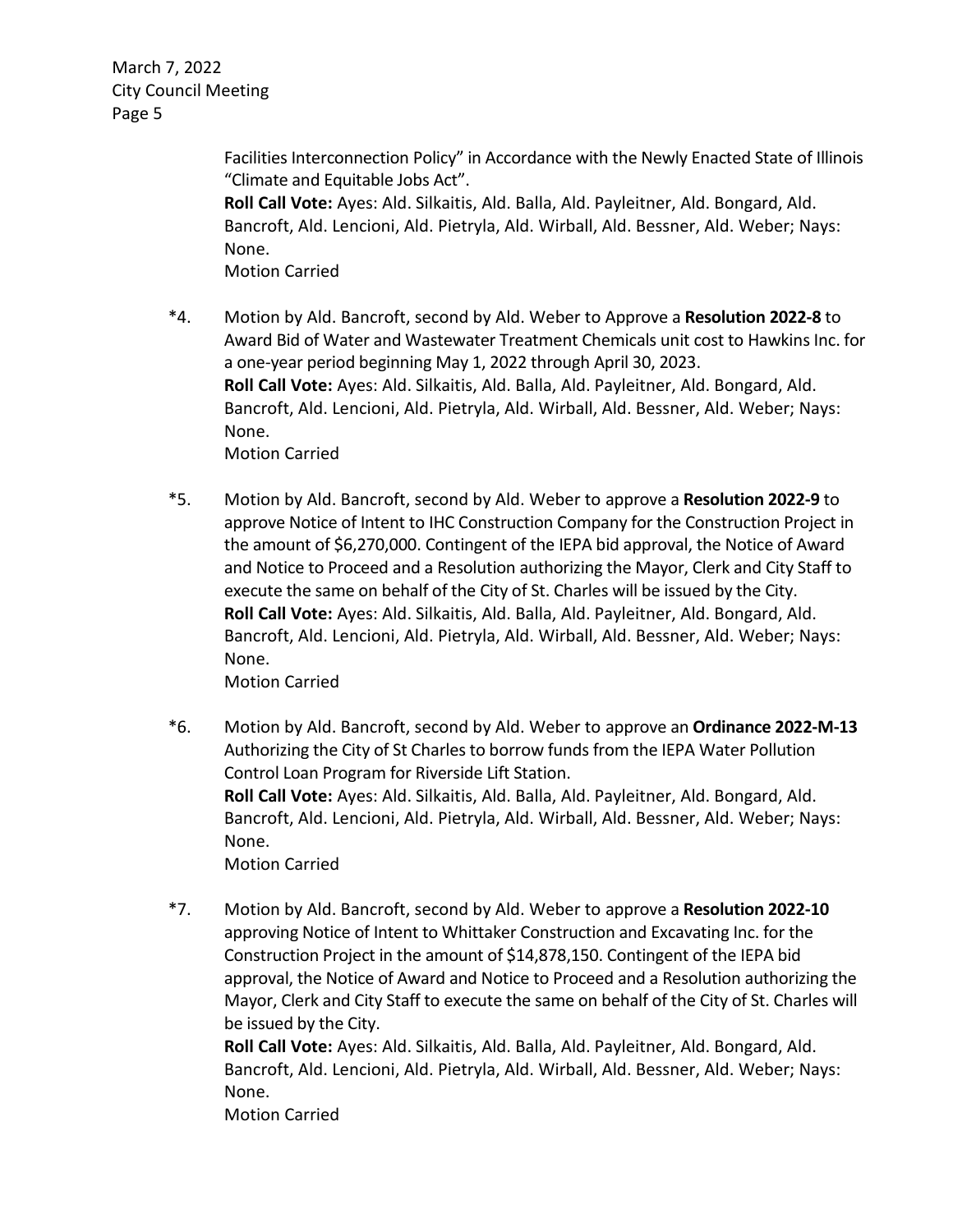- \*8. Motion by Ald. Bancroft, second by Ald. Weber to approve a **Resolution 2022-11** to execute an agreement with Milieu Landscaping for mowing services for a period of five years. **Roll Call Vote:** Ayes: Ald. Silkaitis, Ald. Balla, Ald. Payleitner, Ald. Bongard, Ald. Bancroft, Ald. Lencioni, Ald. Pietryla, Ald. Wirball, Ald. Bessner, Ald. Weber; Nays: None. Motion Carried
- \*9. Motion by Ald. Bancroft, second by Ald. Weber to approve a **Resolution 2022-12** to execute an agreement with Eco Clean Maintenance for Janitorial Services at City Facilities for a period of five years. **Roll Call Vote:** Ayes: Ald. Silkaitis, Ald. Balla, Ald. Payleitner, Ald. Bongard, Ald. Bancroft, Ald. Lencioni, Ald. Pietryla, Ald. Wirball, Ald. Bessner, Ald. Weber; Nays: None. Motion Carried
- \*10. Motion by Ald. Bancroft, second by Ald. Weber to approve a **Resolution 2022-13** to award a one-year contract extension to Midwest Salt for water treatment salt. **Roll Call Vote:** Ayes: Ald. Silkaitis, Ald. Balla, Ald. Payleitner, Ald. Bongard, Ald. Bancroft, Ald. Lencioni, Ald. Pietryla, Ald. Wirball, Ald. Bessner, Ald. Weber; Nays: None. Motion Carried
- \*11. Motion by Ald. Bancroft, second by Ald. Weber to approve a **Resolution 2022-14** to approve Muscat Painting unit cost bid for 2022/2023 Fire Hydrant Painting and additional two fiscal years based on annual budget approval. **Roll Call Vote:** Ayes: Ald. Silkaitis, Ald. Balla, Ald. Payleitner, Ald. Bongard, Ald. Bancroft, Ald. Lencioni, Ald. Pietryla, Ald. Wirball, Ald. Bessner, Ald. Weber; Nays: None. Motion Carried
- \*12. Motion by Ald. Bancroft, second by Ald. Weber to approve a **Resolution 2022-15** to Waive the Formal Bid Procedure and award proposal to LAI Ltd. for the replacement of one Lift Station pump. **Roll Call Vote:** Ayes: Ald. Silkaitis, Ald. Balla, Ald. Payleitner, Ald. Bongard, Ald. Bancroft, Ald. Lencioni, Ald. Pietryla, Ald. Wirball, Ald. Bessner, Ald. Weber; Nays: None. Motion Carried
- \*13. Motion by Ald. Bancroft, second by Ald. Weber to approve a **Resolution 2022-16** Authorizing Application to Kane County Riverboat Grant and that the City Administrator be authorized to execute all necessary documents for construction of the 1st Street Pedestrian Corridor and Plaza.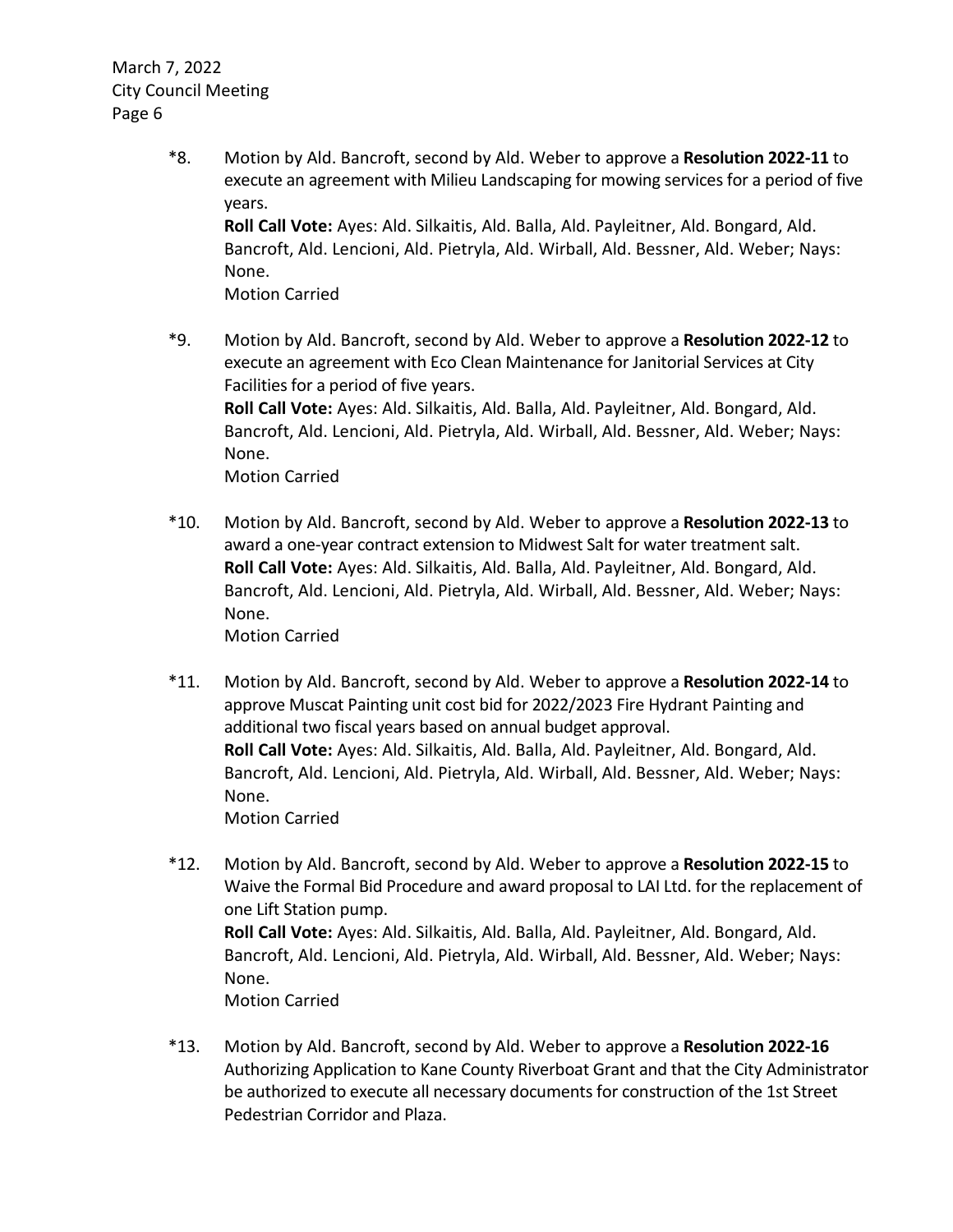> **Roll Call Vote:** Ayes: Ald. Silkaitis, Ald. Balla, Ald. Payleitner, Ald. Bongard, Ald. Bancroft, Ald. Lencioni, Ald. Pietryla, Ald. Wirball, Ald. Bessner, Ald. Weber; Nays: None. Motion Carried

- \*14. Motion by Ald. Bancroft, second by Ald. Weber to approve a **Resolution 2022-17** Authorizing the Sale of Items of Personal Property owned by the City of St. Charles via an online auction to the highest bidder. **Roll Call Vote:** Ayes: Ald. Silkaitis, Ald. Balla, Ald. Payleitner, Ald. Bongard, Ald. Bancroft, Ald. Lencioni, Ald. Pietryla, Ald. Wirball, Ald. Bessner, Ald. Weber; Nays: None. Motion Carried
- 15. Motion by Ald. Bessner, second by Ald. Wirball to approve a **Resolution 2022-18** Authorizing a Limited License Agreement with Zayo Group LLC for Installation of Fiber in the City's Rights-of-Way. (removed from omnibus) **Roll Call Vote:** Ayes: Ald. Silkaitis, Ald. Balla, Ald. Payleitner, Ald. Bongard, Ald. Bancroft, Ald. Lencioni, Ald. Wirball, Ald. Bessner, Ald. Weber; Nays: None; Recuse: Ald. Pietryla. Motion Carried
- \*16. Motion by Ald. Bancroft, second by Ald. Weber to approve and place on file the minutes of the February 28, 2022 Government Services Committee meeting. **Roll Call Vote:** Ayes: Ald. Silkaitis, Ald. Balla, Ald. Payleitner, Ald. Bongard, Ald. Bancroft, Ald. Lencioni, Ald. Pietryla, Ald. Wirball, Ald. Bessner, Ald. Weber; Nays: None. Motion Carried

### **C. Planning and Development**

None

### **11. Additional Items from Mayor, Council, Staff, or Citizens**

- Mayor Vitek thanked J. Lyell Clarke III for his generous donation to the City of St. Charles.
- Mayor Vitek encouraged all to attend the St. Patrick's Day festivities in the City this weekend.
- Ald. Lencioni mentioned the closing of his St. Charles business, Blue Goose. Ald. Lencioni wanted to share what the Blue Goose taught him. This city is about community and people, it is about what we do together, for people, and with people. I would like to do all we can during this administration. This is a great community and what we do matters. We are a conduit to inspire people to come together and get involved.
- Chief Keegan presented the updates to the First Street parking deck, the five story deck, which includes many safety improvements (increased lighting and signage, additional cameras, perimeter fencing, emergency call buttons, controls, etc.). Chief will present more information to the Council later this month.